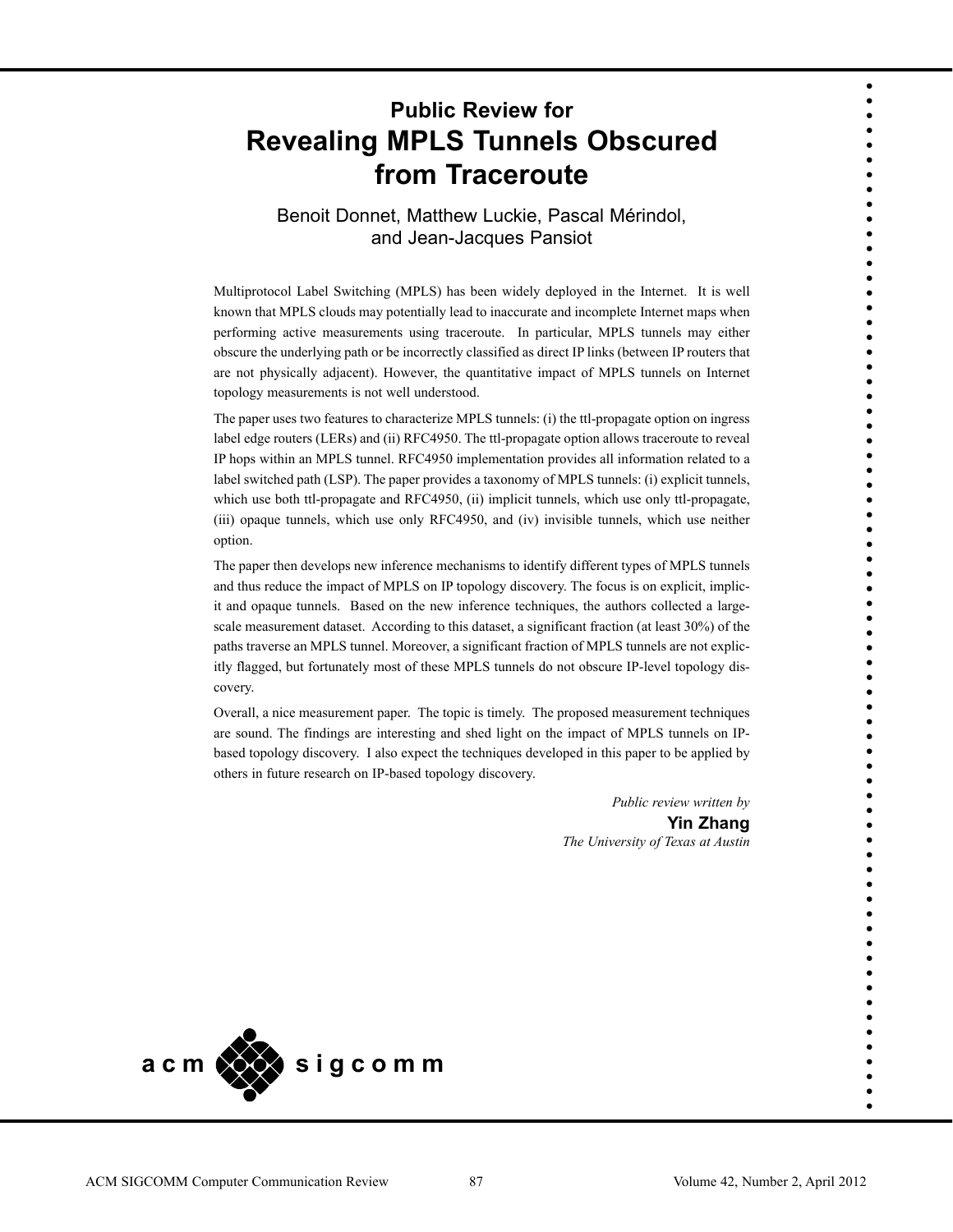# **Revealing MPLS Tunnels Obscured from Traceroute**

Benoit Donnet Matthew Luckie Pascal Mérindol, Jean-Jacques Pansiot<br>Université de Liège CAIDA / UC San Diego Université de Strasbourg vrsité de Liège CAIDA / UC San Diego Université de Strasbourg<br>Belgium USA CHICA USA France Belgium USA France benoit.donnet@ulg.ac.be mjl@caida.org {merindol,jean-jacques.pansiot}@unistra.fr

# **ABSTRACT**

Operators have deployed Multiprotocol Label Switching (MPLS) in the Internet for over a decade. However, its impact on Internet topology measurements is not well known, and it is possible for some MPLS configurations to lead to false router-level links in maps derived from traceroute data. In this paper, we introduce a measurement-based classification of MPLS tunnels, identifying tunnels where IP hops are revealed but not explicitly tagged as label switching routers, as well as tunnels that obscure the underlying path. Using a large-scale dataset we collected, we show that paths frequently cross MPLS tunnels in today's Internet: in our data, at least 30% of the paths we tested traverse an MPLS tunnel. We also propose and evaluate several methods to reveal MPLS tunnels that are not explicitly flagged as such: we discover that their fraction is significant (up to half the explicit tunnel quantity) but most of them do not obscure IP-level topology discovery.

# **Categories and Subject Descriptors**

C.2.1 [Network Architecture and Design]: Network Topology

## **General Terms**

Measurement

#### **Keywords**

taxonomy, traceroute, MPLS, topology

## **1. INTRODUCTION**

Multiprotocol Label Switching (MPLS) [1] was designed to reduce the time required to make forwarding decisions. It is now deployed to provide additional virtual private network (VPN) services [2] and traffic engineering capability [3, 4]. To accomplish this, an IP router inserts one or more 32-bit label stack entries (LSE) into a packet, before the IP header, that determines the forwarding actions made by subsequent MPLS Label Switching Routers (LSRs) in the network. A series of LSRs connected together form a Label Switched Path (LSP). MPLS networks are deployed on IP routers that use a label distribution protocol [5, 6].

In an MPLS network, packets are forwarded using an exact match lookup of a 20-bit label found in the LSE. An MPLS LSE also has a time-to-live (LSE-TTL) field and a type-of-service field. At each MPLS hop, the label of the incoming packet is replaced by a corresponding outgoing label found in an MPLS switching table. The MPLS forwarding engine is lighter than the IP forwarding engine because finding an exact match for a label is simpler than finding the longest matching prefix for an IP address.

MPLS routers may send ICMP time-exceeded messages when the LSE-TTL expires. In order to debug networks where MPLS is deployed, routers may also implement RFC 4950 [7], an extension to ICMP that allows a router to embed an MPLS label stack in an ICMP time-exceeded message. The router simply quotes the MPLS label stack of the probe in the ICMP time-exceeded message. RFC4950 is particularly useful to operators as it allows them to verify the correctness of their MPLS tunnels and traffic engineering policy. This extension mechanism has been implemented by router manufacturers since 1999 [8], and is displayed by modified versions of traceroute [9] that report the label stack returned by each hop in addition to RTT values currently displayed. If the first MPLS router of an LSP (the Ingress Label Edge Router - LER) copies the IP-TTL value to the LSE-TTL field rather than setting the LSE-TTL to an arbitrary value such as 255, LSRs along the LSP will reveal themselves via ICMP messages even if they do not implement RFC4950. Operators configure this action using the ttl-propagate option provided by the router manufacturer.

These two "MPLS transparency" features – RFC 4950 functionality and the ttl-propagate option – increase the observability of otherwise opaque MPLS tunnels during IPlevel topology discovery based on traceroute. Unfortunately, lack of universal deployment of these two features (ingress LERs that do not enable the ttl-propagate option, and LSRs that do not support the RFC4950 ICMP extensions) means that current traceroute-based inference methods can cause false router-level links to be inferred and underestimates MPLS deployment in the Internet.

In this paper, we develop and evaluate new inference methods to reduce the errors induced by MPLS tunnels on IPlevel topology discovery, by identifying their presence in the forwarding path even in the face of incomplete deployment of these two features. Section 2 presents a taxonomy of MPLS tunnel configurations and how they appear in traceroute output. Our taxonomy is conceptually a 2x2 matrix of the two MPLS transparency features. Section 3 positions our work amongst the current state of the art. In section 4 we describe our measurement experiment designed to quantify the extent of MPLS tunnels obscured from traceroute. Our experimental results in section 5 indicate that MPLS tunnels are common in today's Internet; from 75 vantage points to every routed BGP prefix at least 30% of traceroutes tra-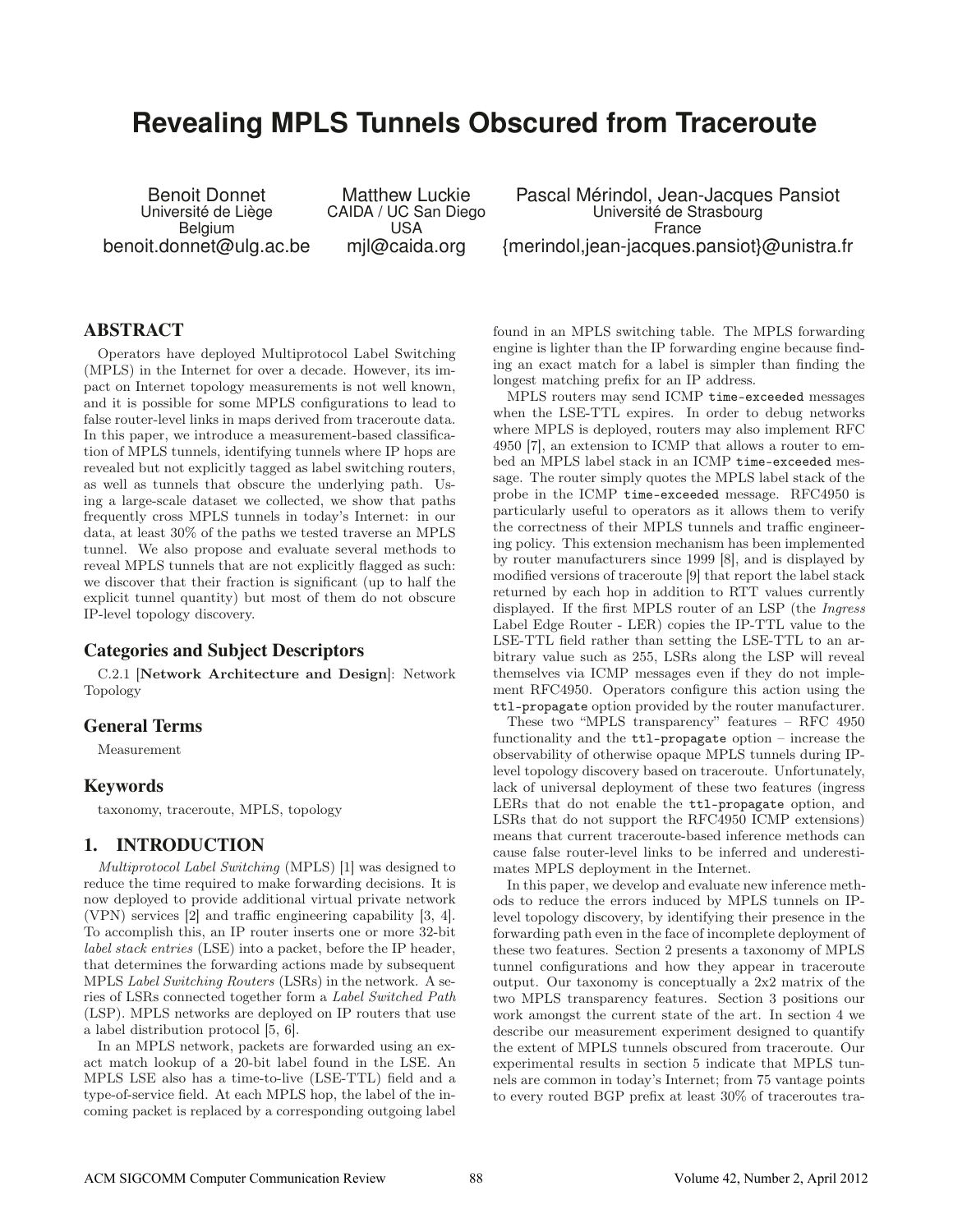

Figure 1: Taxonomy of MPLS tunnel configurations and corresponding traceroute behaviours. LSRs in implicit tunnels do not explicitly reveal the use of MPLS. Opaque and invisible tunnels hide LSRs and contribute to false router-level links.

versed at least one explicit MPLS tunnel. Section 6 evaluates two complementary tunnel fingerprinting methods: one based on the quoted IP TTL in ICMP time-exceeded messages, and the other on the IP TTL returned by suspected LSRs in ICMP echo reply messages. Section 7 estimates the number of IP links missed and misinterpreted due to MPLS tunnels that do not activate the ttl-propagate option. Finally, section 8 concludes the paper by summarising its main achievements and discusses directions for future work.

# **2. MPLS TUNNEL TAXONOMY**

The absence or presence of the two MPLS transparency features frame our taxonomy of four classes of MPLS tunnels. Figure 1 illustrates the four classes. In all cases, router  $R_1$  is the entry of the MPLS tunnel and is the first router to push an MPLS label; we call this router the ingress LER. Router  $R_2$  is the first LSR where the incoming packet includes a LSE; we call this router the ingress hop (IH). The IH is the first LSR where RFC4950 applies and the first explicitly labeled hop. In figure 1 router R<sup>4</sup> is the last router that pops the MPLS label; we call this router the last hop (LH). At least for Cisco routers, the LH router is located one hop before the egress LER due to the use of penultimate hop popping (PHP) [1, 10]. In this case, the last MPLS hop is implicit because the packet does not need to carry any LSE. Therefore, our four tunnel categories are:

- explicit tunnels: both ttl-propagate and RFC4950 are enabled. The tunnel and its internal structure are visible. Each hop within the LSP is flagged as such (as illustrated with "MPLS" in figure 1).
- $\bullet$  *implicit* tunnels: the ingress LER enables the  $\texttt{ttl-propagat}$ option but LSRs do not implement RFC4950. In this case, while the internal IP structure of the tunnel is visible, its existence as an MPLS tunnel is not revealed. As illustrated in figure 1, the traceroute output of a path containing an implicit tunnel is equivalent to a trace without any MPLS indication.
- opaque tunnels: LSRs implement RFC4950 but the ingress LER does not enable the ttl-propagate option. Only the LH of the LSP reveals a LSE and the internal structure of the LSP is hidden. In figure 1, the opaque tunnel hides two LSRs  $(R_2 \text{ and } R_3)$ , allowing an erroneous link to be inferred between  $R_1$  and  $R_4$ .
- invisible tunnels: the ingress LER does not enable the ttl-propagate option and RFC4950 is not implemented by the LH router. In figure 1, two IP hops

are hidden and the LH router does not flag itself as part of an LSP. Again, a link between  $R_1$  and  $R_4$  is erroneously inferred.

Only explicit tunnels are directly interpretable from traceroute output. The other categories require additional processing and/or active probing to interpret. In this paper, we propose methods to identify implicit and opaque tunnels.

# **3. RELATED WORK**

Sommers et al. recently examined the characteristics of MPLS deployments that are explicitly identified using RFC-4950 extensions, as observed in CAIDA's topology data [11]. In this data, they found explicit tunnels in 7% of ASes, and the fraction was constant over three years of data; however, the total number of explicit MPLS tunnels varied over time. They also developed a methodology to infer MPLS tunnels in archived data where ICMP extensions are not recorded. CAIDA's topology data began recording ICMP extensions in May 2008; to enable MPLS deployment trends to be analysed prior to this, they implemented a passive Bayesian inference method. Their key observations are (1) interfaces in LSPs are likely to be numbered using IP addresses that are close in terms of prefix length, and (2) RTTs of time-exceeded messages from all LSRs in an LSP are likely to be similar because a common MPLS configuration is for all LSRs to forward these messages to the end of the LSP for the egress router to return<sup>1</sup>. Our studies are complementary; we examine the deployment of explicit tunnels, but we also develop methods to infer other configurations that cause the LSP to be obscured from traceroute. In addition, because our studies are complementary our methods can be used conjointly to cross-validate each other.

Sherwood et al. investigated the presence of anonymous and hidden routers as part of DisCarte [12]. They found that 0.3% of routers in their dataset were hidden from traceroute because they did not decrement the TTL. They identified anonymous and hidden routers using the IP Record Route option; however, they note that routers involved in an MPLS LSP do not record an IP address in the IP option space provided, so the record route option is not able to identify hidden routers in opaque or invisible configurations.

<sup>1</sup>That is, all traceroute probes through an LSP make the same round trip. However, pure IP routers may be inferred to be part of an LSP if (for example) an ASes preferred route to the source of the traceroute probes is also through the same egress point towards the destination.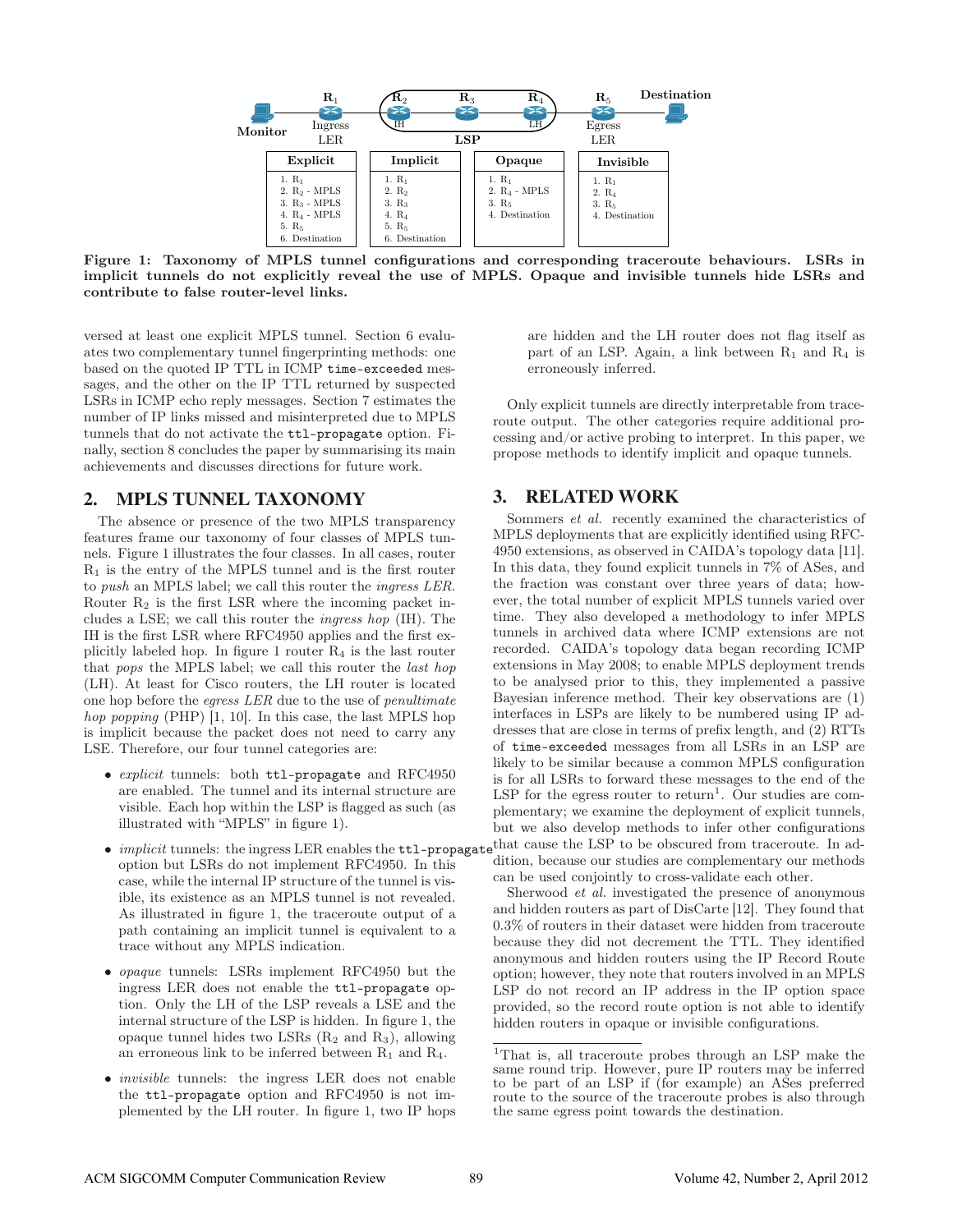

(a) Fraction of paths with explicit (b) Distance of each unique explicit (c) Length of each unique explicit MPLS tunnels observed per monitor MPLS tunnel from each monitor MPLS tunnel

Figure 2: Characteristics of explicit tunnels. Half of the monitors in our study observe an explicit tunnel in at least 40% of paths. In our data, 95% of unique tunnels begin at least 5 IP hops away from the monitor, and 90% of tunnels are less than five hops in length.

#### **4. DATASET**

Because only explicit tunnels are directly retrievable from traceroute output, we designed our own measurement experiment to study implicit and opaque tunnels. We used Paris traceroute with ICMP-echo packets [13] to collect the forward IP path, and for each interface discovered we sent ICMP-echo probes in order to infer implicit tunnels (see section 6.1). We generated target IP address lists based on prefixes found in a Route Views [14] BGP table from August 2011, probing a random address in each /16 for prefixes not enclosed in any other prefix of length 16 or shorter, and probing a random address in each other prefix of length 24 or shorter, but only one destination in any /24. We evenly divided each target list among a team of 25 PlanetLab vantage points (VPs). In total we used three teams (75 PlanetLab VPs) with three different target lists. Of the 75 VPs, 45 were located within the US; the other 30 VPs were located in 18 different countries. Data was collected on August  $24<sup>th</sup>$ , 2011 using scamper [15].

## **5. EXPLICIT TUNNELS**

In this section, we focus on explicit tunnels, i.e., LSPs where the ttl-propagate option is enabled at the ingress LER and whose LSRs implement RFC4950. Our goal is not to show AS-level graph statistics or other statistics provided in [11] but rather to use explicit tunnels as a basis to estimate MPLS tunnels obscured from traceroute.

Figure 2(a) provides, for each monitor, the fraction of traceroutes encountering at least one explicit MPLS tunnel; monitors are sorted according to their proportion of traceroutes including explicit tunnels. For seven monitors (one in France, the others in North and South America), every traceroute path traversed an MPLS tunnel since the hosting ISP used MPLS. Apart from these extreme cases, MPLS is quite prevalent in our observations. Typically, more than 30% of the paths we infer from each monitor exhibit at least one explicit MPLS tunnel. This corroborates Sommers et al. recent results [11], where they observed an MPLS tunnel in 25% of their studied paths.

Figures 2(b) and 2(c) plot characteristics of uniquely observed tunnels. We uniquely identify an MPLS tunnel as a list of labelled IP addresses  $\langle h_0, h_1, h_2, \ldots, h_{n-1}, h_n \rangle$ , where  $h_0$  is the IH router,  $h_n$  the LH router, and  $h_i$ 's are LSRs within the LSP; we do not consider the MPLS label

for identifying tunnels as there may be a different label for each routed prefix. Counting MPLS tunnels this way yields an average of 1,200 explicit tunnels per vantage point, and a global total (i.e., the inter-monitor union of explicit tunnels) of 51,881 distinct explicit tunnels.

We also quantified MPLS deployment at an IP interface granularity by counting the number of interfaces that return an ICMP response with an RFC4950 MPLS extension, and dividing by the total number of interfaces observed. Our experiment resulted in a ratio of  $\frac{21,921}{385,129} \approx 5.6\%$  highlighting that MPLS is well deployed in today's Internet.

Our results also indicate that MPLS is more prevalent in the core of the Internet (i.e., in Tier-1 ASes) than in leaf networks (i.e., Stub ASes). Figure 2(b) plots the distribution of IP hop distance between the PlanetLab monitors and the IH router of an explicit LSP. In more than 95% of the cases, an MPLS tunnel starts at least five IP hops from the monitor location. Apart from extreme cases such as the seven monitors with MPLS support within the monitor's hosting ISP, the first tunnel is not located within the monitor's ISP but at least one AS further in the AS topology. Our diversity of probed destinations offers a comprehensive set of independent traces to study MPLS deployment.

Finally, figure 2(c) plots the distribution of explicit tunnel length, i.e. the number of subsequent explicitly labelled IP addresses<sup>2</sup>. 90% tunnels are relatively short with no more than five hops. However, we encounter a 23-router tunnel in the NTELOS network. It may be an anomaly, or it may be a management LSP that purposefully crosses many nodes and links, allowing the member routers to be monitored with ping, as a single probe will cross them all.

#### **6. IMPLICIT TUNNELS**

Implicit tunnels are those that enable the ttl-propagate option but do not enable RFC4950. They provide a classic behavior when tracerouting through them; we do not miss any information at the IP level and do not derive false links because of their presence. However, LSRs within an implicit tunnel are not flagged as such and require additional probing to reveal their existence and estimate MPLS deployment.

<sup>&</sup>lt;sup>2</sup>Note that the RFC4950 implementation is on a per router basis, therefore an explicit tunnel may be only a subset of the actual underlying MPLS tunnel.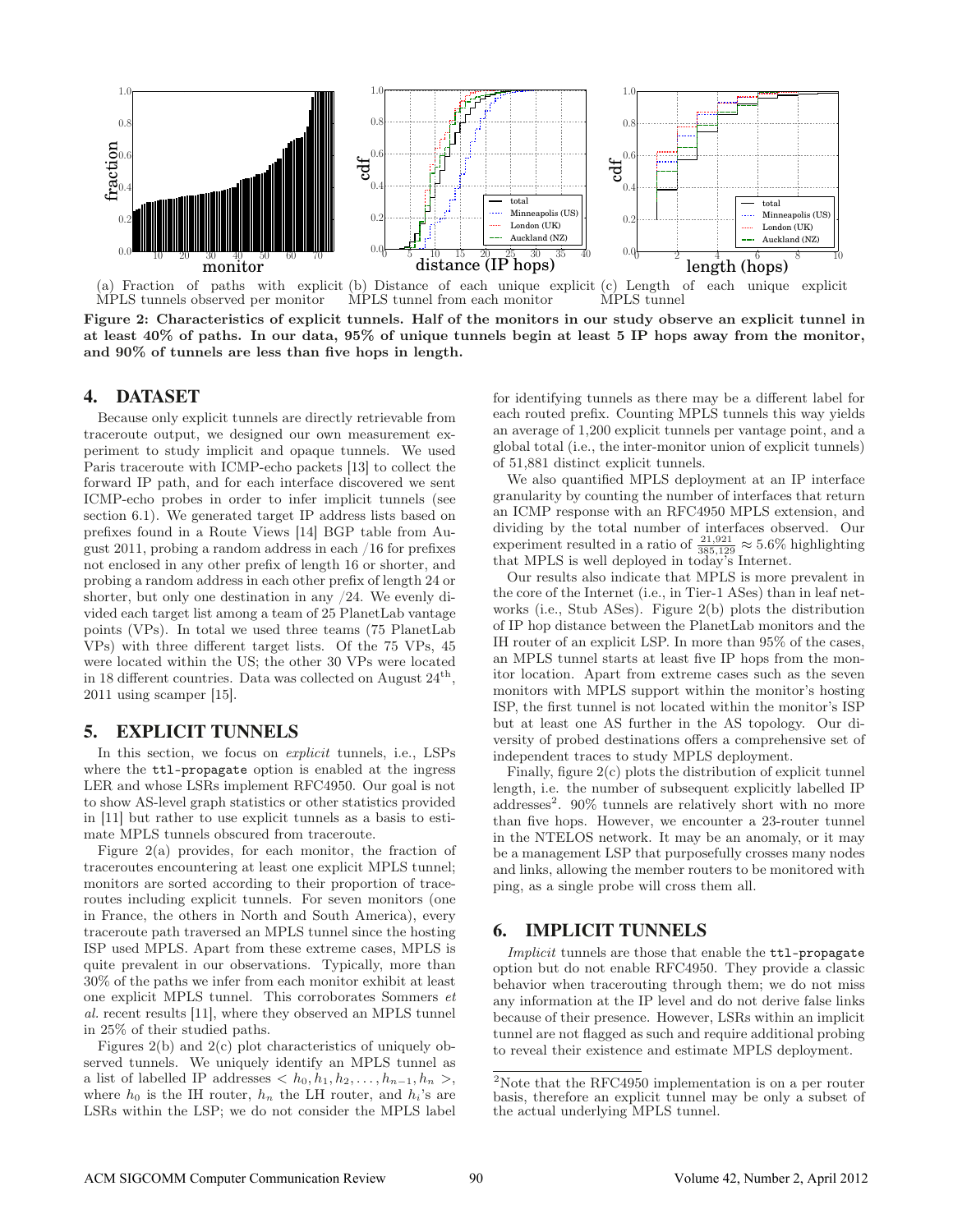

Figure 3: Detection of implicit MPLS tunnels using TTL signatures. It is the LSE-TTL that is decremented until expiry, so the quoted IP-TTL in ICMP time-exceeded messages will be  $>1$ ; we infer an implicit tunnel using signatures of increasing quoted IP-TTL values. Some LSRs send ICMP error messages via a nominated router but send ICMP echo replies directly, so the IP-TTL of these packets will be different for the same router; we infer an implicit tunnel using signatures of decreasing difference in received IP-TTLs.



Figure 4: The fraction of explicit and implicit tunnels as viewed by each monitor. Some monitors infer many more implicit tunnels, suggesting the location of each monitor can introduce measurement error. We deduce implicit tunnels are three times less prevalent than explicit tunnels.

#### **6.1 Inference Methodology**

It is possible to detect some implicit tunnels by examining the IP packet quoted in an ICMP time-exceeded reply, in particular the TTL of the probe quoted when the reply was generated. This specific TTL is called the quoted TTL. A quoted  $TTL > 1$  is likely due to use of the  $ttl$ -propagate option at the ingress LER of an LSP. For each traceroute probe that visits a subsequent LSR within an LSP, the quoted TTL will be one greater, and we will observe an increasing sequence of quoted TTL values in traceroute. We call this fingerprint technique the q-ttl signature, and it is illustrated in figure 3. We are not able to exploit the q-ttl signature if a LSR sets the IP-TTL to the LSE-TTL (1) when the LSE-TTL expires.

However, additional ping probing can reveal what we call the MPLS u-turn tunnel signature. It relies on the fact that most LSRs in an LSP present a common behavior: when the LSE-TTL expires, the LSR first sends the time-exceeded reply to the LH router which then forwards the reply to the probing source, but the LSR sends other packets using an IP route if available. Operators can configure this behaviour using the mpls ip ttl-expiration pop command on Cisco routers. If the command is used, the IP-TTL received at each monitor from packets sent by the same router will be different for time-exceeded replies than for other packets, and for each LSR in an LSP we will observe a signature of decreasing difference in IP-TTL values. In figure 3, the u-turn tunnel signature corresponds to the dotted lines.

We use the ping measurements in our dataset to detect u-turn signatures. As we observed each unique IP address, we sent it six ICMP-echo packets from the same monitor. Six ICMP-echo responses allows us to infer with 95% confidence [16] if there is a single return path length and therefore reduce measurement error caused by a reverse path containing load-balanced segments of different lengths. For more than 99% of the interfaces tested, the reply TTL was the same for all six responses. The u-turn signatures we search for are in the form of X,  $X - 2$ ,  $X - 4$ ,  $X - 6$ , ..., 2, 0 where  $X$  corresponds to two times the tunnel length;  $X$  is two times the tunnel length because in the ideal case the path from the egress LER towards the monitor is via the ingress LER, so each link in the LSP is crossed twice.

Other behaviors occur and can also defeat the u-turn signature. For example, an LSR may be able to send the time-exceeded reply by its own if it has an IP route to the source. Similarly, if each LSR forwards the ping replies through the egress LER there is no visible u-turn signature because the return paths for time-exceeded and echo replies are the same. In a more general case, each LSR may forward echo replies through different exit routers back to the monitor, and the u-turn signature becomes more or less visible according to the length of the LSP. Finally, operators can prevent our echo requests from reaching their router interfaces, and some LSRs may not be able to send echo replies if they do not have a route towards our monitor, such as if they are not involved in the global IP routing plan (BGP).

#### **6.2 Evaluation**

Next we evaluate our two fingerprint mechanisms by analyzing their presence in explicit tunnels. We expect a large fraction of explicit tunnels to cross-validate at least one of our two tunnel signatures because the difference between explicit and implicit tunnels is implicit tunnels do not return time-exceeded replies with RFC4950 extensions. If a large fraction of explicit tunnels also display q-ttl and u-turn signatures and these signatures are not more frequent in the global dataset, we deduce that our mechanisms are able to discover most implicit tunnels.

We first consider the echo-reply TTL minimizing the uturn value computed at each hop. If we consider the number of IP addresses that are identified as LSRs either explicitly using RFC4950 extensions, or inferred using q-ttl and u-turn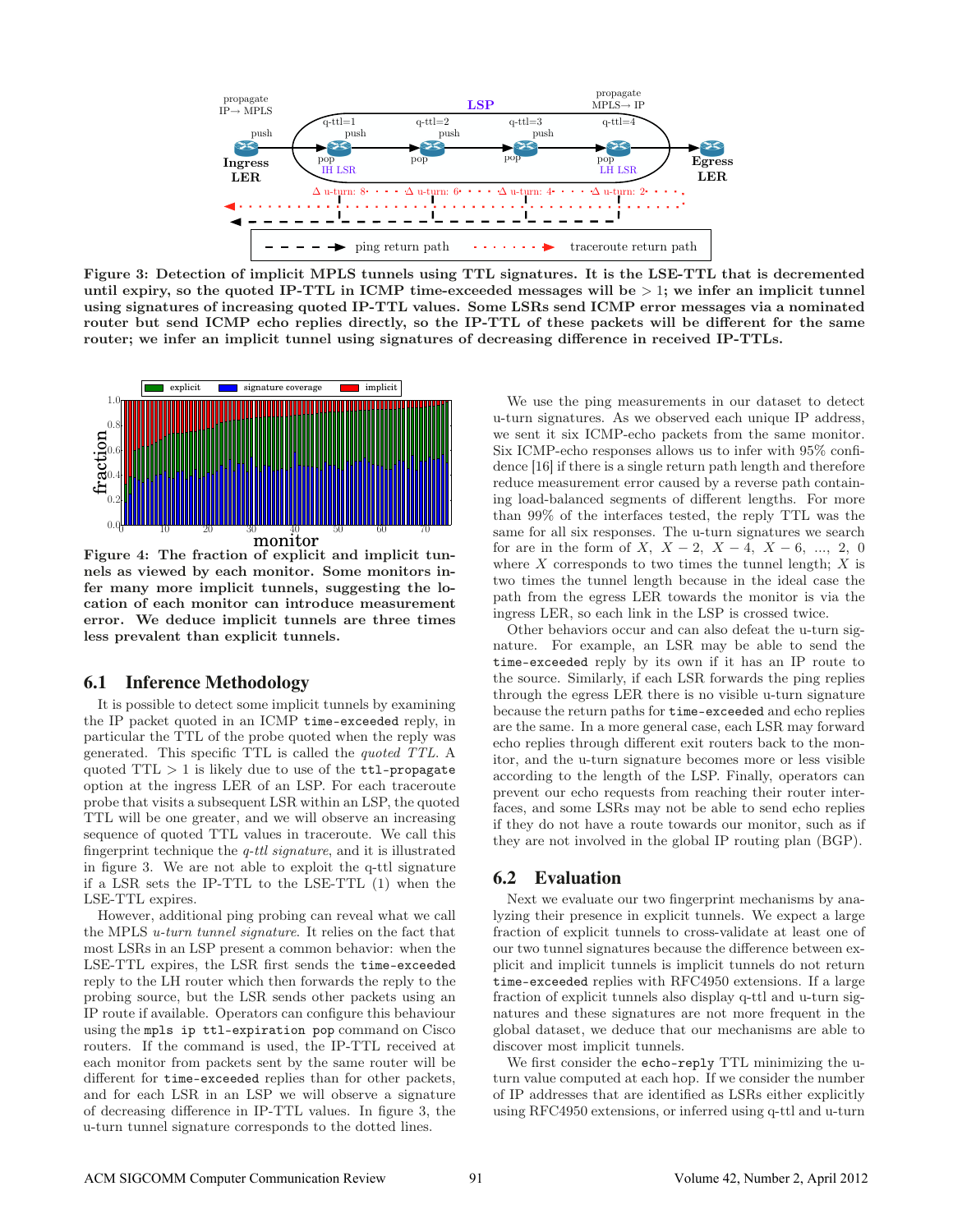

Figure 5: Distribution of LSP length by tunnel type. We find that the distribution of tunnel lengths is similar for explicit and opaque tunnels. There is a higher fraction of short implicit tunnels, which we believe is caused by limitations in our methodology.

signatures, then we infer that more than 11% of IP addresses belong to LSRs, and half of these are identified only through signatures. More than half of explicitly labelled IP addresses  $(\approx 66\%)$  also exhibit either q-ttl (48%) or u-turn (41%) signatures. The fraction of explicitly labelled IP addresses covered by u-turn signatures is lower because 30% of IP addresses probed did not respond to ping. However, more IP addresses with u-turn signatures did not intersect with explicitly identified LSRs than did IP addresses with q-ttl signatures.

These results can be explained as follows: (1) the IP level view is biased due to false signatures derived from small isolated u-turn delta  $\in [2,3]$ , and  $(2)$  there exists some dependence between LSRs that include ICMP extensions and exhibit the q-ttl signature. To overcome the first limitation and accurately quantify the fraction of tunnels that are implicit, we decide to focus on tunnels whose lengths are at least 3. For explicit tunnels that are longer than 3 hops, u-turn and q-ttl signatures are found in more than 75% of explicit tunnels; this value is almost constant for all tunnels between 3 and 10 hops in length. We therefore infer that short u-turn signatures induce an overestimation of the fraction of MPLS tunnels that are implicit. Finally, we find that 36% of tunnels at least three hops in length that were inferred with q-ttl and u-turn signatures (implicit tunnels) do not intersect with explicit tunnels.

#### **6.3 Quantification**

Assuming our signatures are able to cover the same fraction of implicit tunnels as explicit tunnels, we deduce there are approximatively half as many implicit tunnels as there are explicit tunnels  $(0.36 \times \frac{4}{3} \approx 0.5)$ . This evaluation may overestimate the fraction of tunnels that are implicit: if a single hop does not exhibit a signature then we may infer a sequence of short implicit tunnels rather than a single longer implicit tunnel. Therefore, our estimation of the fraction of MPLS tunnels that are implicit is likely to be an upper bound.

Figure 4 plots the relative fractions of unique explicit and implicit tunnels inferred in paths traced by each monitor. We split explicit tunnels into two parts; tunnels where there was q-ttl or u-turn signature overlap, and tunnels where there was none. For most monitors, roughly 60% of explicit signatures are covered by our signatures. However, the number of tunnels inferred as implicit is much more variable, and we do not believe the fraction of implicit MPLS tunnels compared to explicit MPLS tunnels depends this much on monitor location. We believe routing policies towards our monitors can lead to an overestimation of the number of implicit tunnels. Excluding the monitors where a large fraction of tunnels inferred are implicit, which we argue are outliers caused by measurement error, suggests implicit tunnels are three times less prevalent than explicit tunnels.

Figure 5 plots the length of each type of MPLS tunnel inferred. In our data, implicit tunnels are shorter than explicit tunnels, mostly between two and three hops, as shown in figure 5. As MPLS forwarding policies may differ according to each monitor, using additional monitors allows us to reveal more u-turn signatures. However, it also can produce false distinct implicit tunnels.

Performing the same analysis considering the echo-reply TTL maximizing each u-turn delta, we notice that our signatures cover about 80% of explicit tunnels while 41% of them do not intersect any explicit tunnels (reported to their quantity for tunnels longer than two hops). Maximizing uturn delta, we obtain a similar result  $\left(\frac{1}{0.8} \times 0.41 \approx 0.5\right)$ . Implicit tunnels seems to be between two and three times less numerous than explicit ones.

# **7. OPAQUE TUNNELS**

Opaque tunnels refer to tunnels whose Ingress LER does not enable the ttl-propagate option but where the LH enables RFC4950. Only the LH is visible and the opaque tunnel appears as a single-hop LSP, the remainder of the tunnel being hidden from traceroute (see figure 1). We declare each (Ingress-LER, LH) pair to be a unique opaque tunnel.

# **7.1 Inference Methodology**

The LSE-TTL returned by the LH in the time-exceeded reply indicates the presence of an opaque tunnel and its length, i.e., the number of hidden LSRs. When the ttl-propagate option is not activated, the ingress LER initialises the LSE-TTL to 255 so that the packet is unlikely to expire in the tunnel. Each LSR decrements the TTL, so when the LH router receives the packet the LSE-TTL will be 255 −  $(n+1)$  for a tunnel of n hops. Note that an opaque tunnel of one hop is equivalent to an explicit tunnel of one hop and we cannot distinguish them.

In figure 1 the Ingress LER  $R_1$  sets the MPLS TTL to 255, rendering the tunnel opaque; at the LH (router  $R_4$ ) the LSE-TTL will be 253, indicating that the tunnel obscures two LSRs. Based on this basic computation, we can estimate the length of an opaque tunnel even if we are not able to reveal its internal LSRs.

It is possible that the LH LSR may not include RFC4950 extensions if it first pops the last MPLS label from the packet before it constructs the ICMP time-exceeded reply. If this happens, the LSP falls into the invisible category. Using our own MPLS testbed, we notice that Cisco LH LSRs return an MPLS header in their ICMP time-exceeded replies when the ttl-propagate option is disabled at the Ingress LER. Thus, we can reasonably conclude that in most cases, the LH routers of opaque tunnels are visible.

#### **7.2 Quantification**

In our measurement experiment, opaque tunnels were not prevalent. We find that opaque tunnels are approximately twenty times less prevalent than explicit tunnels. This is likely to be a lower bound since we only count the LH of opaque tunnels; unique paths between the ingress LER and